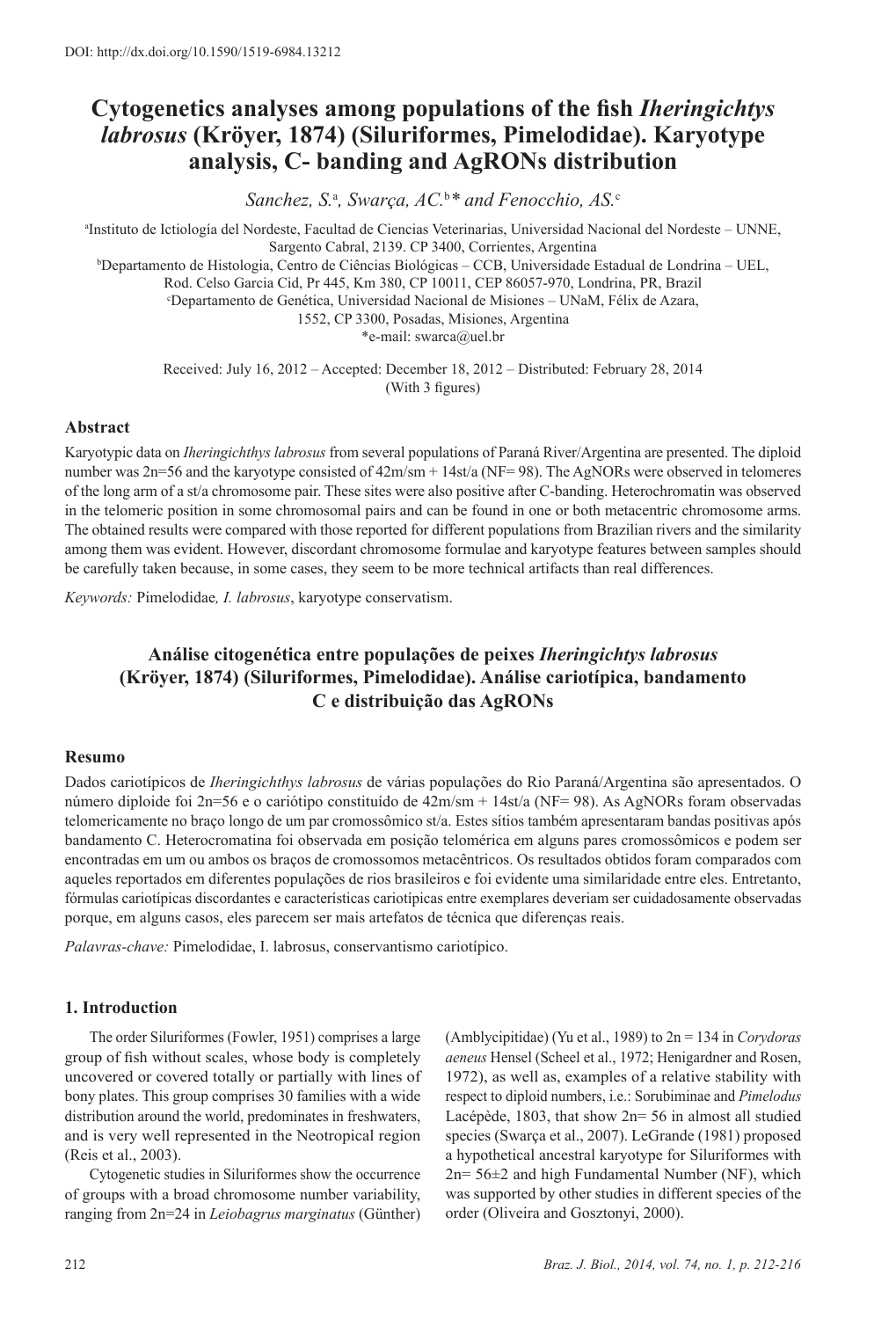*Iheringichthys labrosus* (Lütken, 1874), belongs to the Pimelodidae family and it is being widely used for sport fishing along the Paraná River channel and its main tributaries. Chromosomal studies performed in different Brazilian populations of this species showed karyotyopes composed of 2n=56 and NF usually reported being greater than 100, AgNORs present in one chromosomal pair and conspicuous C bands predominantly located in the telomeric regions (These data are summarised in Table 1). Some populations showed B chromosomes (Vissotto et al., 1999; Carvalho et al., 2004; Carvalho and Dias, 2005a). Papers on Neotropical fish cytogenetics show differences in karyotypes and formulas into the same species that are frequently attributed to "polymorphisms" however, in many cases the results could be due to technical problems and/ or to the subjectivity of the researcher. This situation has been reported for species of the genus *Pimelodus*, a catfish nearly related to *Iheringichthys* by Swarça et al. (2007), and justify the need to study several populations in view of a correct karyotypic characterisation.

In the present work, *I. labrosus* from several localities along Paraná River (Argentina) were cytogenetically studied with the objective of reach an almost correct karyotypic characterisation and the results were compared with those reported for different populations from Brazilian river basins.

### **2. Material and Methods**

Twenty five specimens of *Iheringichthys labrosus,* 19 females (f) and 6 males (m), caught in the Parana River (NE Argentina), lagoons alongside river, and small tributaries were cytogenetically analysed: the sample localities are shown in Figure 1: Posadas (Misiones Province: S 27° 21' 06"; W 55° 53' 54" -2f / 1m-), Reconquista (Santa Fé Province: S 29° 14' 11"; W 59° 34' 46" -2f / 1m), Ituzaingó (S 27° 29' 57"; W 56° 42' 42" -6 f-), Itá Ibaté

(S 27° 25' 46"; W 57° 21' 40" -2f / 1m), Yahapé (S 27° 22' 15"; W 57° 39' 11" -1 m), Puerto Abra (S 27° 18' 48"; W 57° 53' 33" -3 f), and Corrientes (S 27° 27' 23"; W 58° 49' 06" -4f / 2m) (Corrientes Province). The specimens were deposited in the collection of the Laboratory of the Instituto de Ictiología del Nordeste, Universidad Nacional del Nordeste/Argentina. The chromosome preparations were obtained from cephalic kidney cells, with either of the following protocols: short-term culture cells (Fenocchio et al., 1991) or the conventional method (Foresti et al., 1993). Heterochromatin regions were detected according to Sumner (1972) and the nucleolar organiser regions (AgNORs) were analyzed after silver nitrate staining (Howell and Black, 1980). The best metaphases were photographed and amplified and measured with the help of a 0.02 mm precision caliper to obtain centromeric index in order to proceed to the construction of the karyotype. The chromosomes were classified as metacentrics (m), submetacentrics (sm), subtelocentrics (st) and acrocentrics (a) according to their morphology and arm ratios (Levan et al., 1964; Guerra, 1988). In order to determine the Fundamental Number (NF) the st/a chromosomes were considered as monoarmed.

### **3. Results**

Satisfactory results were obtained in 18 of the 25 specimens analysed and after counting 238 metaphase plates a modal diploid number of 56 chromosomes were determined. The centromeric index was estimated measuring chromosomes from 20 metaphases. Karyotypes were composed by  $42m/m + 14st/a$  (NF= 98) (Figure 2). There were no sex-related chromosome heteromorphism.

The AgNORs were observed in a st/a pair staining telomeric regions on the long arms (Figure 3a), only cells with one or two active nucleoli were identified.

**Table 1.** Cytogenetic data of *Iheringichthys labrosus.* Paraná State (PR), São Paulo state (SP), Diploid Number (2n), number of arms (NF), location of nucleolar organising regions (AgNORs), location of constitutive heterochromatic regions (BC), number of B chromosomes (Bs); q: long arm; p: short arm; per: pericentromeric; int: interstitial; tel: telomeric, cent: centromeric.

| Locality                                                         | 2n | <b>Karyotypic Formula</b>                       | NF  | AgNORs     | BC           | <b>Bs</b>                | <b>References</b>                                 |  |
|------------------------------------------------------------------|----|-------------------------------------------------|-----|------------|--------------|--------------------------|---------------------------------------------------|--|
| Mogi-Guaçu River<br>(SP, Brazil)                                 | 56 | $40 \text{ m/sm} + 16 \text{ st/a*}$            | 96  |            |              | $0 - 2$                  | Dias and Foresti (1990)                           |  |
| Paraná River<br>(PR, Brazil)                                     | 56 | $42 \text{ m/sm} + 14 \text{ st/a}$             | 98  | st, q, tel | per/tel      | $\overline{\phantom{0}}$ | García et al. (1990)                              |  |
| Tibagi River<br>(PR, Brazil)                                     | 56 | $40m/sm+16st/a*$                                | 96  | st, q, tel | tel          | $0 - 3$                  | Carvalho et al. (2004),<br>Carvalho et al. (2010) |  |
| Capivara Reservoir,<br>Sertanópolis and<br>Porecatu (PR, Brazil) | 56 | $38 \text{ m} / \text{ sm} + 18 \text{ st}/a^*$ | 94  | st, q, tel | tel          | $0-1$                    | Carvalho and Dias<br>(2005a, b)                   |  |
| Jurumirim Reservoir<br>(SP, Brazil)                              | 56 | $40m/sm+16st/a*$                                | 96  | st, q, tel | per/ int/tel | $+(1)$                   | Vissotto et al. (1999)                            |  |
| Guaraúna River<br>(PR, Brazil)                                   | 56 | $46m/sm+10st/a*$                                | 102 | sm, p, tel | tel /cent    | $\overline{\phantom{0}}$ | Ribeiro et al. (2008)                             |  |
| Paraná River (7 localities<br>from Argentina)                    | 56 | $42m/sm+14st/a*$                                | 98  | st, q, tel | tel/int      |                          | Present paper                                     |  |
|                                                                  |    |                                                 |     |            |              |                          |                                                   |  |

\*NF recalculated by the authors.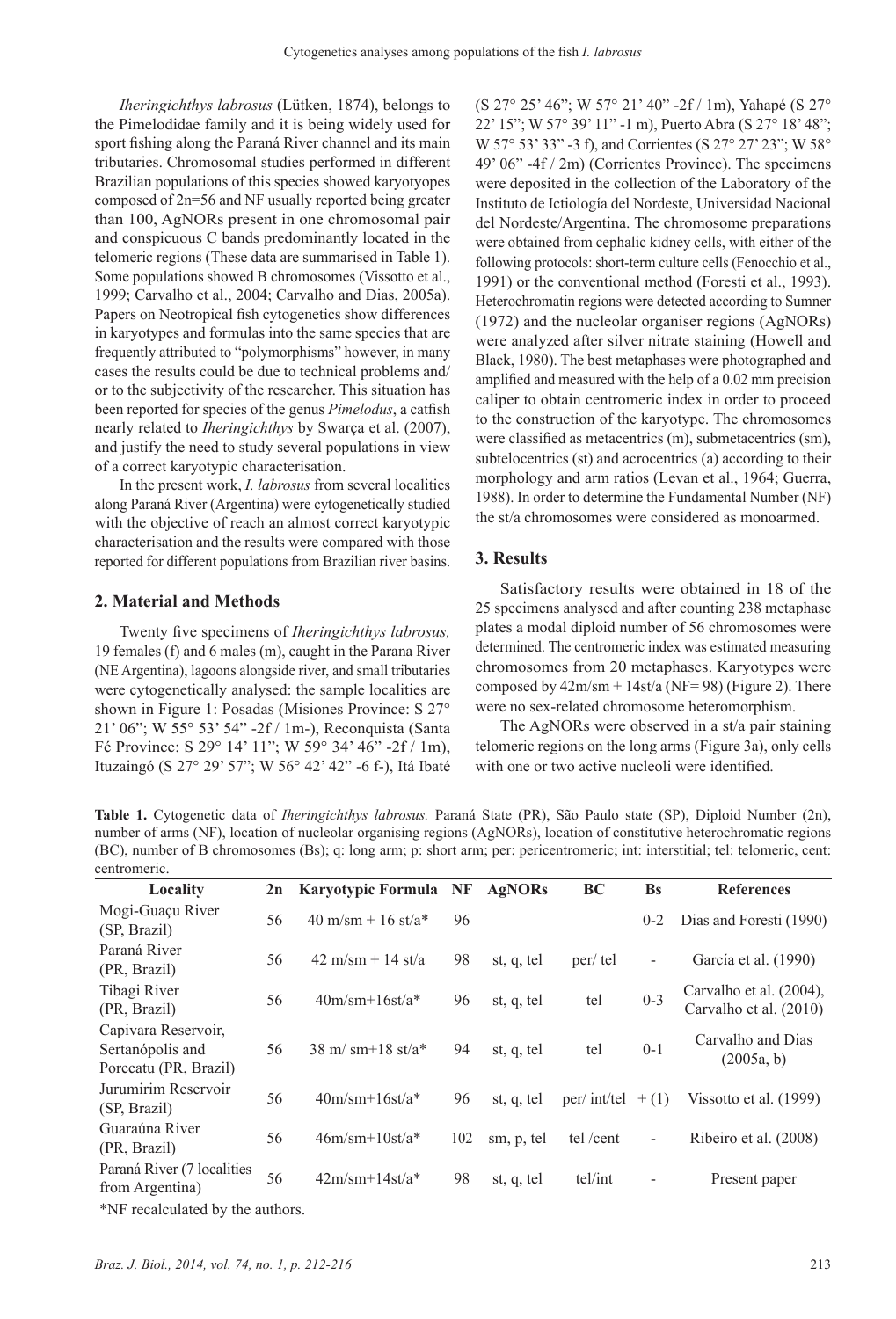

**Figure 1.** Map of South America, the box indicates the studied region in Argentina. Numbers correspond to the sample sites: 1- Reconquista (Santa Fé State); 2- Corrientes; 3- Puerto Abra; 4- Yahapé; 5- Ita Ibaté; 6- Ituzaingó (Corrientes State); 7‑ Posadas (Misiones State).

| $\begin{array}{c ccccccccccccccccccccccccccccccccc} \text{m/sm} & \text{M} & \text{M} & \text{M} & \text{M} & \text{M} & \text{M} & \text{M} & \text{M} & \text{M} & \text{M} & \text{M} & \text{M} & \text{M} & \text{M} & \text{M} & \text{M} & \text{M} & \text{M} & \text{M} & \text{M} & \text{M} & \text{M} & \text{M} & \text{M} & \text{M} & \text{M} & \text{M} & \text{M} & \text{M} & \text{M} & \text{M} & \text{M} & \text{$ |                             |  |  |  |  |  |
|-------------------------------------------------------------------------------------------------------------------------------------------------------------------------------------------------------------------------------------------------------------------------------------------------------------------------------------------------------------------------------------------------------------------------------------------|-----------------------------|--|--|--|--|--|
|                                                                                                                                                                                                                                                                                                                                                                                                                                           |                             |  |  |  |  |  |
|                                                                                                                                                                                                                                                                                                                                                                                                                                           | sta 55 00 10 10 10 10 10 15 |  |  |  |  |  |

**Figure 2.** Karyotype of *Iheringichthys labrosus*, Giemsa staining.



**Figure 3.** Metaphase plates of *Iheringichthys labrosus* stained with  $AgNO<sub>3</sub>$  (a - partial plate) and C-banding (b). Arrows indicate AgNOR-bearing chromosomes.

Heterochromatin was observed almost exclusively in the telomeric position of some chromosomal pairs and can be found on one or both chromosomal arms of several m\ sm chromosomes. Heterochromatic bands stain centromeric regions and entire short arms of some st\a chromosomes (Figure 3b). The AgNORs also are C-positive.

#### **4. Discussion**

Previous cytogenetic studies in *I. labrosus* report the same features, i.e., the diploid number of 56 chromosomes, the absence of sex chromosomes, and the presence of simple AgNORs, coincident with the heterochromatic segments located in the terminal position in the long arm of a st/a pair (Vissotto et al., 1999; Carvalho et al., 2004; Carvalho and Dias, 2005a). A remarkable feature evidenced in this work is that all the seven populations studied along the Paraná river show the same chromosome number and karyotype formula (42m/sm+14st/a). This fact makes it clear that *I. labrosus* does not have a large cytogenetic variation as observed in other species of the family, as is the example of *Pimelodus maculatus* (Swarça et al., 2007).

However, differences in chromosome formula reported by other authors could be explained in some cases by the occurrence of pericentric inversions, rearrangements that would allow the emergence of new chromosome types without affecting the diploid number of the species. Even artifacts in cytogenetic preparations or not standardised techniques (highly condensed chromosomes or with a not well-defined morphology) may lead to differences in karyotypes that are often not real. In the present study, in order to compare the fundamental number (NF) of all species some of them were recalculated (Table 1, asterisk).

It could also be mentioned that some variations were detected in the C-bands, i.e., heterochromatin was observed almost exclusively in the telomeric position of some chromosome pairs and can be found on one or both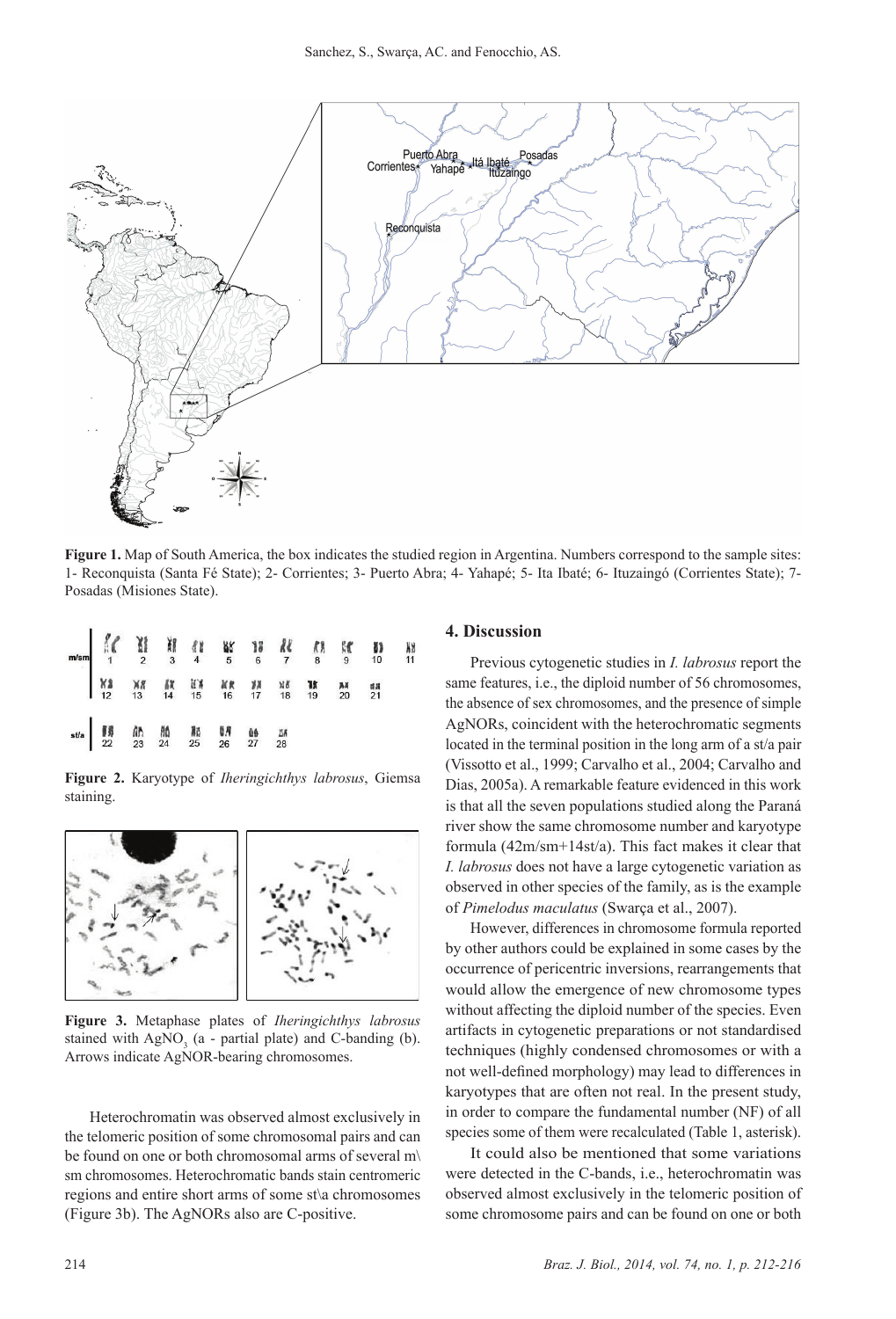chromosomal arms of most m chromosomes. There was one exception represented by a sample from the Jurumirim Reservoir (Brazil), which revealed heteropicnotic bands in several pairs of the complement (Vissotto et al., 1999). This additional variation is associated with the presence of B chromosomes, which were described only in some populations of this species (Table 1).

It is possible that the diversification of populations could be greater from a genetic, not chromosomal, point of view since the karyotypes from diverse populations of *Iheringichthys* show subtle differences. This hypothesis is supported by the results of a molecular study including several populations of three Pimelodidae species by RAPD and isoenzyme analysis. In this study, *I. labrosus* showed the highest level of genetic variability, where all populations were clearly isolated from each other, probably as a result of sedentary habits that this species presents (Almeida et al., 1999).

After analysing samples of four families of Siluriformes, LeGrande (1981) proposed that the ancestral karyotype of this Order could present  $2n = 56 \pm 2$  and a fundamental number higher than 80, an assertion which was supported by other authors (Swarça et al., 2007). The karyotypes found in several *I. labrosus* populations, as well as in many genera of Pimelodidae, evidence that 2n=56 predominate, suggesting some degree of conservatism, at least in diploid number and chromosome macrostructure.

The presence of AgNORs in telomeric position on the long arm of chromosome st-a appears as a cytogenetic feature shared by closely related genera as *Bergiaria* Eigenmann & Norris, 1901 (Dias and Foresti, 1993), *Iheringhichthys* Eigenmann & Norris, 1900 (Carvalho et al., 2004; Carvalho and Dias, 2005a), *Parapimelodus* and *Pimelodus* Lacépède, 1803 (Garcia and Moreira-Filho, 2005; Swarça et al., 2001). One exception is the population from the Guaraúna River (Paraná, Brazil), where the NOR is found on the short arm of a sm pair (Ribeiro et al., 2008). In previous reports, the presence of AgNORs on the short arms of st-a chromosomes observed in some species of *Pimelodus* was considered derived, arisen from rDNA loci translocations (Borin and Martins-Santos, 2002; Souza et al., 2004).

For a more accurate cytogenetic description, populations of *Iheringichthys labrosus* from Argentina were studied and compared with available data from Brazil. Summarising the data obtained from 14 populations and joining the chromosomes m/sm and st/a, four karyotypic formulas were observed (Table 1). However, variability in chromosome formulae and karyotype features among populations should be taken carefully because, in some cases, they seem to be more technical artifacts than real differences. This situation indicates the need to devote more attention, either in the classification and organisation of the karyotypes, for a more adequate and parsimonious cytogenetic characterisation reflecting accurately the species relationships.

## **References**

ALMEIDA, FS., FUNGARO, MHP. and SODRÉ, LMK., 1999. Estudo de *Iheringichthys labrosus* e *Pimelodus* aff. *absconditus* (Pisces, Siluriformes) da bacia do Rio Tibagi (PR) através da análise de RAPD e Isoenzimas. Genetics and Molecular Biology, vol. 22, p. 174.

BORIN, LA. and MARTINS-SANTOS, IC., 2002. Cytogenetic aspects in species of the genus *Pimelodus* (Pisces, Siluriformes, Pimelodidae) of the River Paraná basin. Cytologia, vol. 67, p. 199-204. http://dx.doi.org/10.1508/cytologia.67.199

CARVALHO, RA., GIULIANO-CAETANO, L. and DIAS, AL., 2004. Cytogenetic analysis A- and B-chromosomes of *Iheringichthys labrosus* (Pisces, Pimelodidae) from the Tibagi River, Paraná, Brazil. Cytologia, vol. 69, p. 381-385. http://dx.doi. org/10.1508/cytologia.69.381

CARVALHO, RA. and DIAS, AL., 2005a. Cytogenetic characterization of B chromosomes in two populations of *Iheringichthys labrosus* (Pisces, Pimelodidae) from the Capivara Reservoir (Paraná, Brazil). Caryologia, vol. 58, p. 269-273. http:// dx.doi.org/10.1080/00087114.2005.10589462

-, 2005b. Karyotypic characterization of *Iheringichthys labrosus* (Pisces, Pimelodidae): C-, G- and restriction endonuclease banding. *Genetics and Molecular Research*, vol. 4, p. 663-667. PMid:16475110.

CARVALHO, RA., LAUDICINA, A., GIULIANO-CAETANO, L., MARTINS-SANTOS, IC. and DIAS, AL., 2010. Cytogenetic analysis of the 18S, 5S rDNA and B chromosome of *Iheringichthys labrosus* (Lütken, 1874) (Siluriformes, Pimelodidae). *Brazilian Journal of Biology*, vol. 70, p. 631-636. PMid:20730351. http:// dx.doi.org/10.1590/S1519-69842010000300021

DIAS, AL. and FORESTI, F., 1990. Algumas considerações sobre o cariótipo de *Iheringichthys labrosus* (Siluriformes, Pimelodidae) do Rio Mogi-Guaçu. In *Abstract do III Simpósio de Citogenética Evolutiva Aplicada a Peixes Neotropicais*, 1990. Botucatu. p. 32.

-, 1993. Cytogenetic studies on fishes of the family Pimelodidae (Siluroidei). *Revista Brasileira de Biologia =* Brazilian Journal of Biology, vol. 16, p. 585-600.

FENOCCHIO, AS., VÊNERE, PC., CESAR, ACG., DIAS, AL. and BERTOLLO, LAC., 1991. Short term culture from solid tissues of fishes. Caryologia, vol. 44, p. 161-166. http://dx.doi. org/10.1080/00087114.1991.10797181

FORESTI, F., OLIVEIRA, C. and ALMEIDA-TOLEDO, LF., 1993. A method for chromosome preparations from large fish specimens using "in vitro" short-term treatment with colchicines. Experientia, vol. 49, p. 810-814. http://dx.doi.org/10.1007/ BF01923555

GARCÍA, RMG., SACHETE, R. and MARTINS-SANTOS, IC., 1990. Aspectos citogenéticos de *Iheringichthys labrosus* (Pisces, Pimelodidae) do Rio Paraná, região de Porto Rico, PR. In *Abstract do III Simpósio de Citogenética Evolutiva Aplicada a Peixes Neotropicais*, 1990. Botucatu. p. 33.

GARCIA, C. and MOREIRA-FILHO, O., 2005. Cytogenetical analyses in three fish species of the genus *Pimelodus* (Siluriformes: Pimelodidae) from Rio São Francisco: Considerations about the karyotypical evolution in the genus. Neotropical Ichthyology, vol. 3, p. 285-289. http://dx.doi.org/10.1590/S1679-62252005000200006

GUERRA, MS., 1988. *Introdução a Citogenética Geral*. Rio de Janeiro: Ed. Guanabara. 132 p.